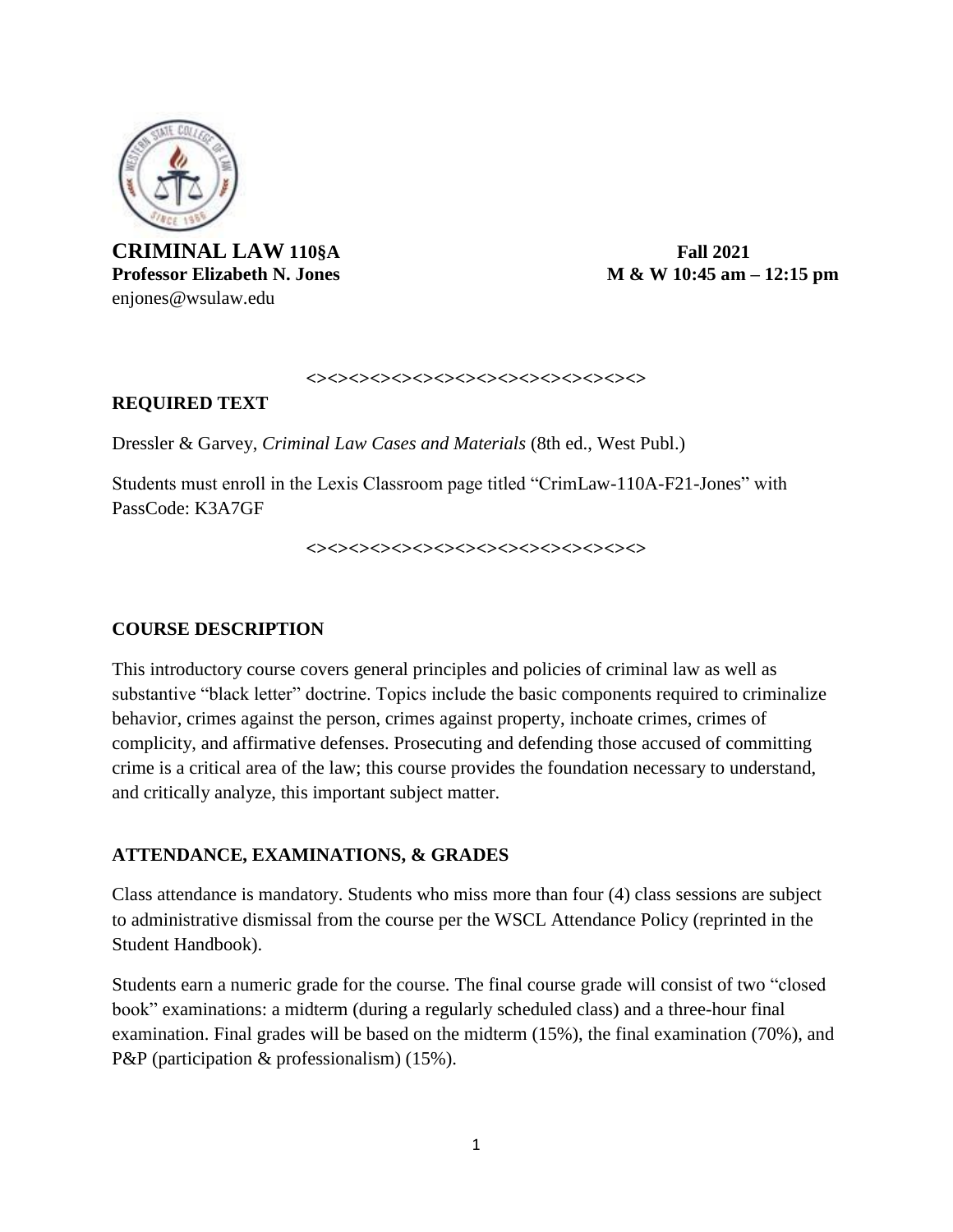### **PARTICIPATION, PROFESSIONALISM, & PREPARATION**

**Participation & Professionalism (P&P)**: Law school success often involves an active learning environment. Please do the assigned reading (and re-read any material you do not fully understand) prior to class, listen to everything said in class, and refrain from multi-tasking (checking social media, thinking about other courses, etc) during class. This Crim Law class only meets twice a week for 180 total minutes; devote yourself fully to this class time to derive its maximum benefits.

For volunteer participation, quality is valued over quantity, but being an active and engaged participant is important. All views are welcome.

15% of your final course grade will be based on the quality & quantity of your contributions to class discussions, preparation for class, attendance, punctuality, and conduct during class time.

You may not record this class without my prior approval. Students in violation of course policies may be referred to the Associate Dean for Academic Affairs.

**Outside Preparation**: Criminal Law is a bar-tested topic and a graduation requirement. You should anticipate that, on average, preparing your weekly reading and brief writing will take you a minimum of two hours for every one hour of class time. To repeat with specificity and at risk of redundancy: because Criminal Law is a three-unit class, you should estimate your preparation for class to require six (6) or more hours outside of class to complete.

## **LEARNING GOALS**

After completion of this course, students should be able to:

- Understand the elements and policies of basic crimes and defenses.
- Identify the factual and legal issues implicated by a fact pattern.
- Apply and distinguish cases, with the ability to identify the salient features of an appropriate precedent case and to identify and explain legally significant similarities and differences between the precedent case and a fact pattern.
- $\triangle$  Apply rules to facts, with the ability to articulate a rule implicated by the issue, to identify legally significant facts in a fact pattern, and to explain why the facts are significant by connecting the facts to the requirement(s) of the rule.

### **OFFICE HOURS**

F21 Office Hours TBA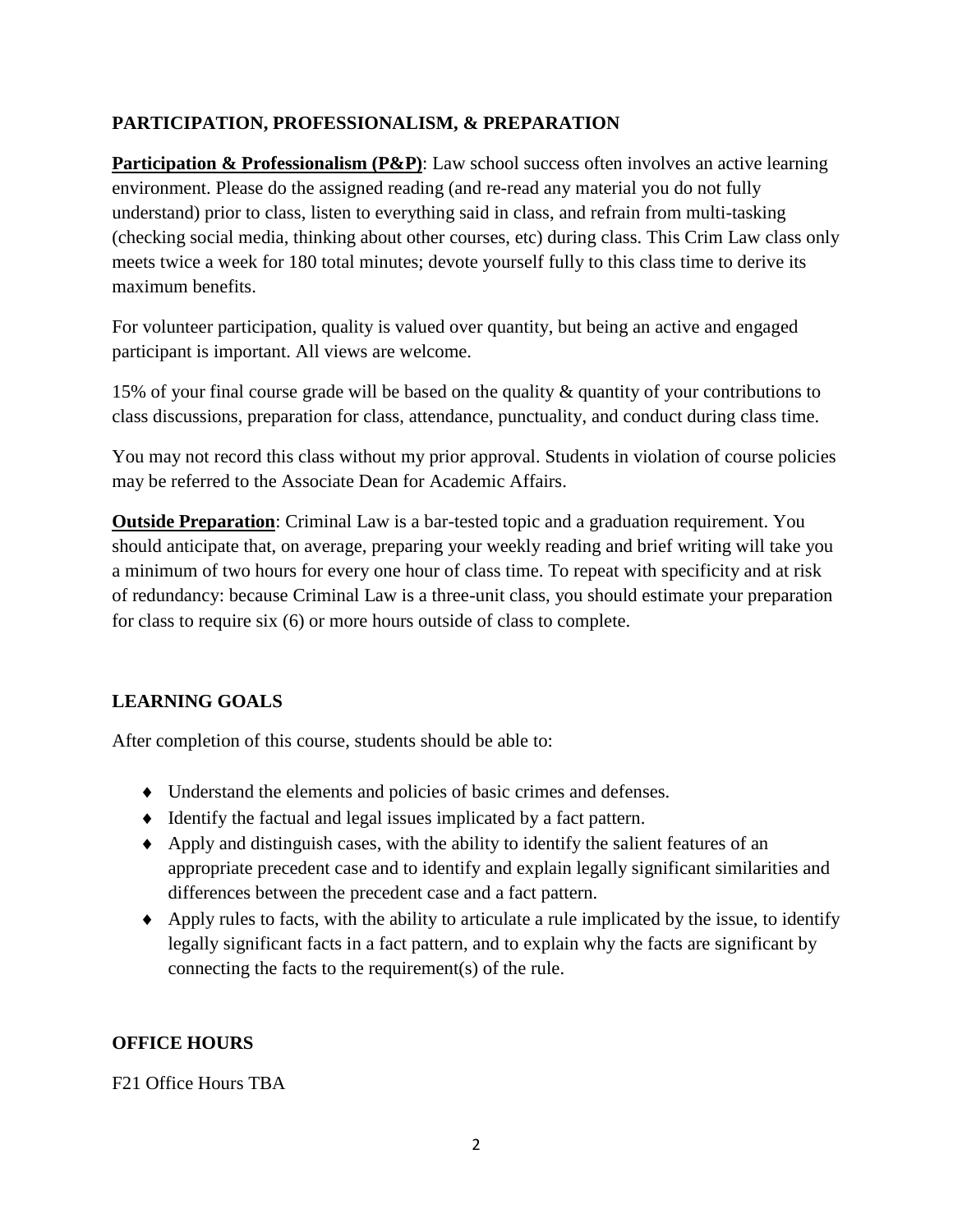**<><><><><><><><><><><><>**

# **SYLLABUS**

### **FOUNDATIONAL PRINCIPLES OF CRIMINAL LAW**

#### **WEEK 1: Monday August 23 & Wednesday August 25**

Introduction: Overview of Criminal Law Principles & Components pp. 6-11(thru n.2); 38-41; 95-100; 114-120; 129-132; 140 (n.8 & n.9); 144(n.2)

#### **WEEK 2: Monday August 30 & Wednesday September 1**

Criminal Law Components, continued pp. 157-158; 161-178; 196-197(n.2)

### **WEEK 3: Wednesday September 8 (no class Labor Day M 9/6)**

Criminal Law Components, continued pp. 233-242(thru n.7); 244-247

### **CRIMES AGAINST THE PERSON**

### **WEEK 4: Monday September 13 & Wednesday September 15**

Homicide: Intentional Killings (First Degree Murder  $\leftrightarrow$  Voluntary Manslaughter) pp. 251-256; 270-288

#### **WEEK 5: Monday September 20 & Wednesday September 22**

Homicide: Unjustified Risk Taking (Second Degree Murder  $\leftrightarrow$  Involuntary Manslaughter) pp. 313-319(thru n.4); 322-327(thru n.7); 329-332

#### **WEEK 6: Monday September 27 & Wednesday September 29**

Rape pp. 403; 436-445; 449-459; 473-476

#### **WEEK 7: Monday October 4 & Wednesday October 6**

Review (Monday) & MIDTERM (Wednesday)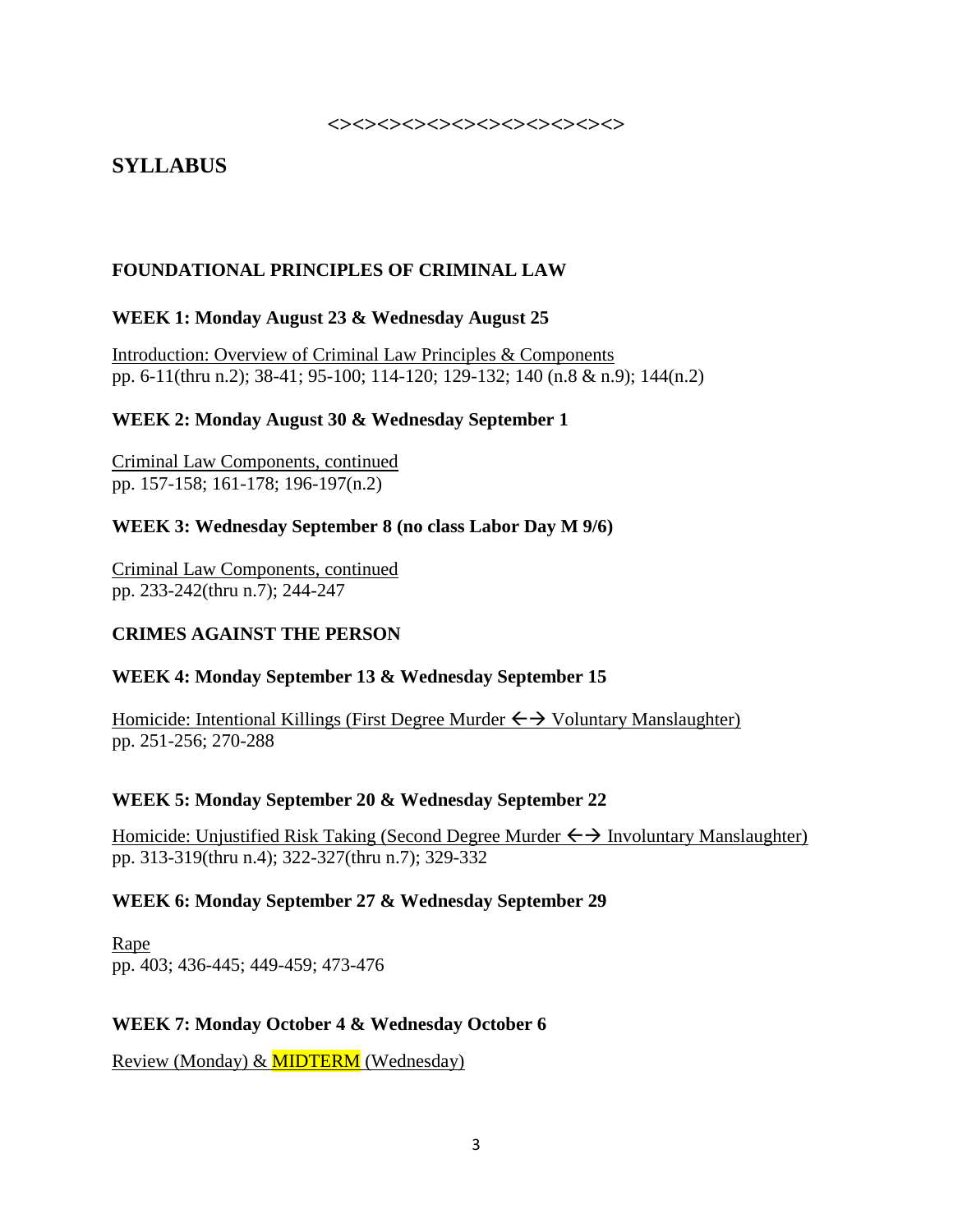#### **CRIMES AGAINST PROPERTY**

#### **WEEK 8: Monday October 11 & Wednesday October 13**

Theft Offenses pp. 947-957(thru n.5); 964-971; 977-982

### **INCOMPLETE CRIMES & CRIMES OF COMPLICITY**

#### **WEEK 9: Monday October 18 & Wednesday October 20**

Attempt pp. 752-753; 767-772; 779-787

#### **WEEK 10: Monday October 25 & Wednesday October 27**

Solicitation; Conspiracy; Accomplice Liability pp. 817-820; 822-830; 843-849; 877-883; 895-901

#### **AFFIRMATIVE DEFENSES**

#### **WEEK 11: Monday November 1 & Wednesday November 3**

Self Defense pp. 513; 516-532; 540(n.8)-541(thru n.9)

#### **WEEK 12: Monday November 8 & Wednesday November 10**

Intoxication (Voluntary & Involuntary); Necessity; Duress pp. 626-629; 632-633(n.6); 580-583; 585(n.2); 594-601; 605-609

#### **WEEK 13: Monday November 15 & Wednesday November 17**

Insanity; Infancy pp. 633-644; 690-697

#### **WEEK 14: No Classes Thanksgiving Week**

**WEEK 15: Monday November 29** Wrap-Up & Review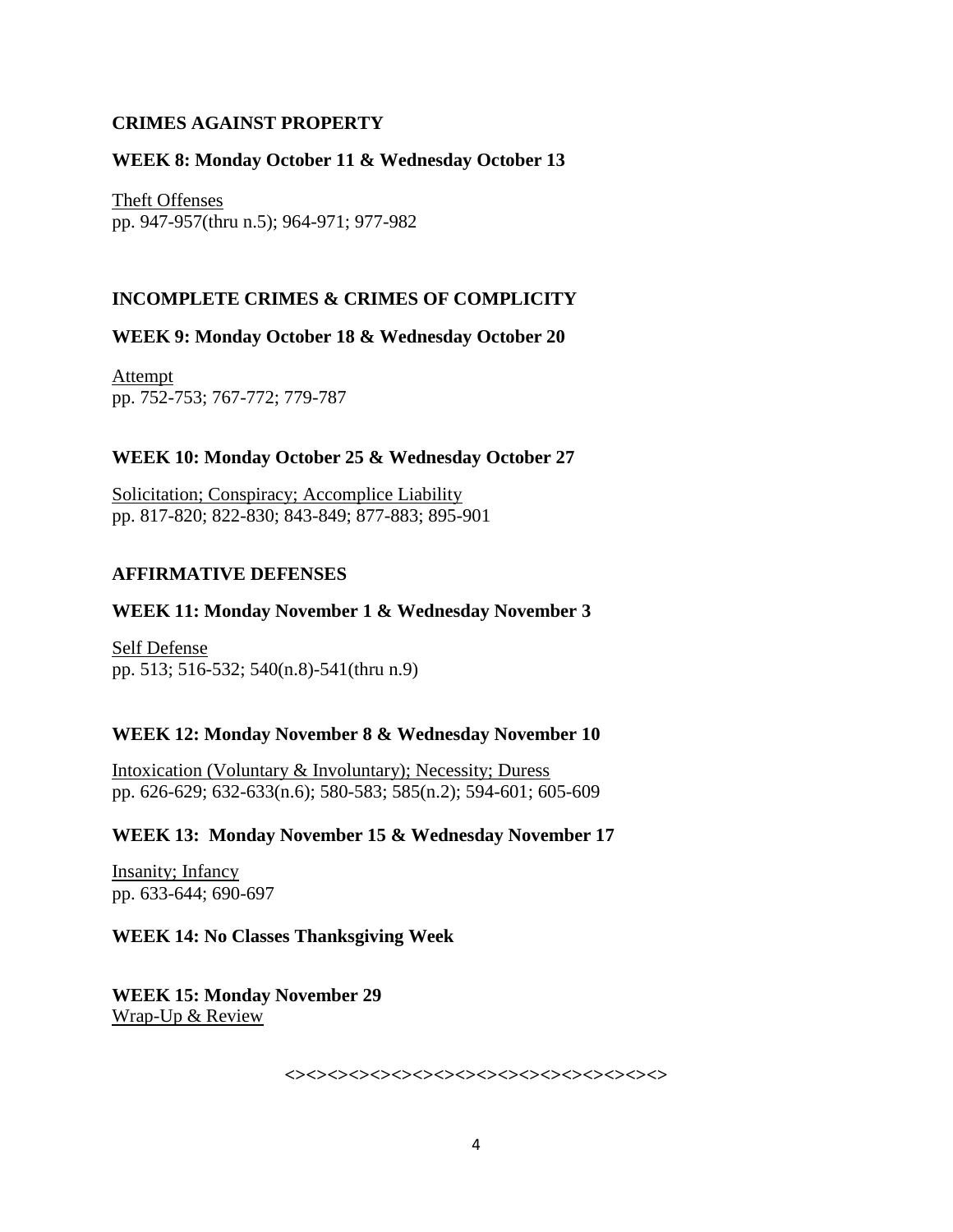**Disability Services Statement**: Western State College of Law provides accommodations to qualified students with disabilities. The Disabilities Services Office assists qualified students with disabilities in acquiring reasonable and appropriate accommodations and in supporting equal access to services, programs, and activities at Western State College of Law. To seek reasonable accommodations, a student must contact Senior Assistant Dean Donna Espinoza, Student Services Director and Disabilities Services Coordinator, whose office is in the Students Services Suite. Dean Espinoza's phone number and email address are: (714) 459-1117[; despinoza@wsulaw.edu.](mailto:despinoza@wsulaw.edu) When seeking accommodations, a student should notify Dean Espinoza of her or his specific limitations and, if known, her or his specific requested accommodations. Students who seek accommodations will be asked to supply medical documentation of the need for accommodation. Classroom accommodations are not retroactive but are effective only upon the student sharing approved accommodations with the instructor or professor. Therefore, students are encouraged to request accommodations as early as feasible with Dean Espinoza to allow for time to gather necessary documentation. If you have a concern or complaint in this regard, please notify Dean Espinoza; or please notify Dean Allen Easley at [aeasley@wsulaw.edu](mailto:aeasley@wsulaw.edu) or (714) 459-1168. Complaints will be handled in accordance with the College of Law's "Policy against Discrimination and Harassment."

**Western State College of Law Programmatic Learning Outcomes**: Western State College of Law's curriculum is designed so that every student achieves a level of competency prior to graduation in each of the eight Programmatic Learning Outcomes listed below:

- (1) Doctrinal Knowledge: Students will demonstrate knowledge of substantive and procedural law in the core curriculum subjects, including Contracts, Criminal Law, Criminal Procedure, Torts, Property, Business Associations, Evidence, Civil Procedure, Constitutional Law, Estates, Community Property, Remedies, and Professional Responsibility.
- (2) Practice Skills: Students will demonstrate the development of other law practice skills. Each student's chosen outcomes within this category will be varied based on the student's particular interests, coursework and work experiences. They may include, but are not limited to, the following topics: oral presentation and advocacy; interviewing; counseling; client service and business development; negotiations, mediation, arbitration, or other alternate dispute resolution methods; advanced legal research and writing (excluding purely academic papers and the first four units earned in introductory first-year legal research and writing class); applied legal writing such as drafting contracts, pleadings, other legal instruments; law practice management or the use of technology in law practice; cultural competency; collaboration or project management; financial analysis, such as accounting, budgeting project management, and valuation; cost benefit analysis in administrative agencies; use of technology, data analyses, or predictive coding; business strategy and behavior; pre-trial preparation, fact investigation, such as discovery, ediscovery, motion practice, assessing evidence, or utilizing experts; trial practice; professional civility and applied ethics; a law clinic that includes a classroom component; or a legal externship that includes a classroom component.
- (3) Legal Analysis: Students will demonstrate the ability to identify the factual and legal issues implicated by a fact pattern and to appropriately use cases (including identifying the salient features of an appropriate precedent case, identifying legally significant similarities or differences between the precedent case and a fact pattern and explaining why those are legally significant) and rules (including the ability to connect legally significant facts in a fact pattern to the rule) to predict how a court would decide the issue. Students will also demonstrate the ability to identify and evaluate the public policies of a precedent case or rule, and be able to evaluate how public policy can impact the application of a rule to the legal issue.
- (4) Legal Research: Students will demonstrate the ability to locate relevant legal authority using a variety of book and electronic resources, and to properly cite to such legal authority.
- (5) Communication: Students will demonstrate the ability to communicate both orally and in writing in a manner appropriate to a particular task to effectively convey the author or speaker's ideas. This includes audience sensitivity in written and oral communication (the ability to adopt a tone, style and level of detail appropriate to the needs, knowledge and expertise of the audience); and written communication basic proficiency (the ability to use the conventions of grammar, spelling, punctuation, diction and usage appropriate to the task and sufficient to convey effectively the author's ideas).
- (6) Advocacy of Legal Argument: Students will demonstrate the ability, in both oral and written formats, to evaluate the legal, economic and social strengths and weaknesses of a case and use case and statutory authority as well as public policy to persuade others. Making policy-based arguments includes the ability to identify and evaluate the public policies of a precedent case or rule and their implications, and be able to assert such appropriate arguments to support a particular application or distinction of a precedent case to a legal controversy or a particular resolution of the application of a rule to the legal controversy.
- (7) Client Sensitivity and Cultural Competency: Students will demonstrate an awareness of clients' needs and goals, including a sensitivity to clients' background and circumstances (including, but not limited to, socio-economic, gender, race, ethnicity, educational, disability and/or religious background(s)), the ability to make decisions that reflect an appropriate focus on those needs and goals, and awareness that cultural issues may affect the relevance of facts and application of the law.
- (8) Legal Ethics: Students will demonstrate the ability to identify ethical issues in law practice contexts and make appropriate decisions to resolve such issues.